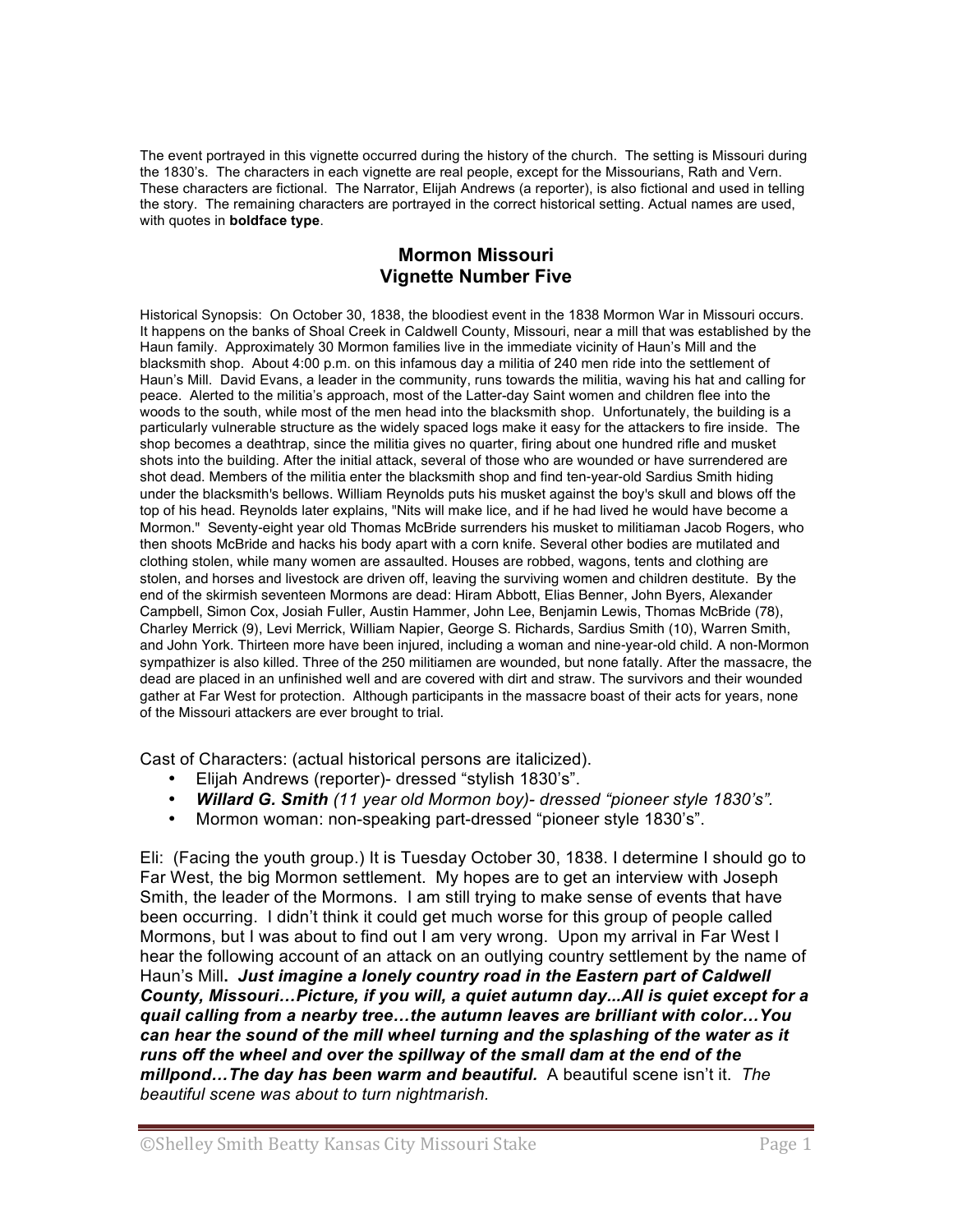The things people were telling me we so horrible, so unimaginable that I sought out someone that was there. I needed just the facts. I found someone. He is just a boy, just eleven years old. My hope was that it would not seem so bad to hear it from the lips of a child. His family arrived in Haun's Mill just two days before. They had made their way from Kirtland, Ohio. The plan was to rest and then continue their journey to Far West. The fateful tragedy occurred before they moved on to Far West. My young friend's name is Willard G. Smith. He is just eleven years old. Willard was the first to return to the scene of conflict at Haun's Mill.

(Turning to an 11 year old boy)

Willard you are so brave to share this story with us. Can you tell us what happened?

**Willard G. Smith:** *With my two younger brothers, I was at the blacksmith shop with Father when without warning a large body of mounted men with faces blackened or painted like Indians rode up yelling and commenced shooting into the group…The men then shouted to their wives to take the children and run for their lives.* 

*We were surrounded on three sides by the mob...The men ran for the shop, taking the little boys with them. My two little brothers ran with Father…I ran around the corner of the shop and crawled into a pile of lumber, hiding as best I could.* 

*Immediately, the mob began shooting at me and the splintered lumber flew all around. I crawled out and ran into an empty house on the slope near the pond. Here I found an old Revolutionary Soldier, Father McBride, who had been wounded and had crawled into a potato cellar under the floor of the house…*

*I made the old gentleman as comfortable as possible and as the bullets were flying thickly around us, I ran from this house into another one close by. Here I heard sobs. and lifting the valance around the bed, I found six little girls huddled in fear. As the bullets had followed me into this house, I said to the little girls: "Come we must get out of here or we will all be killed." So we ran to the millrace, which we crossed on a board reaching the woods on the other side of the pond with the mob shooting at us all the way.*

 *After our race for life, the little girls scurried off like prairie chickens into the brush and tall corn. Knowing that my father and two brothers were in the shop with the mob still firing, I took shelter behind a large tree where I could watch the activities of the mob with comparative safety. Finally, they ceased firing, dismounted, and went into the shop where they finished killing any whom they thought were not dead. From there, they went into all the cabins and tents destroying or taking groceries and furnishings. Then after taking all the horses belonging to their victims, they rode off howling like Indians.* 

 *As soon as I was sure they had gone, I started for the shop and was the first person to enter this holocaust, stepping over the dead body of my Father in doing so. I looked around and found my brother Sardis dead with the entire top of his head shot away, and my brother Alma almost lifeless lying among a pile of dead where he had been thrown by the mobsters who, evidently, thought him dead. I picked up Alma from the dirt and was carrying him from the shop when I met my Mother who screamed: "They have killed my little Alma." I replied: "No mother, but Father and Sardis are dead." I begged her not to enter the shop but to help me with Alma. "*

 *…Women and children were lamenting loss of husbands, fathers, and children; dogs were howling…*